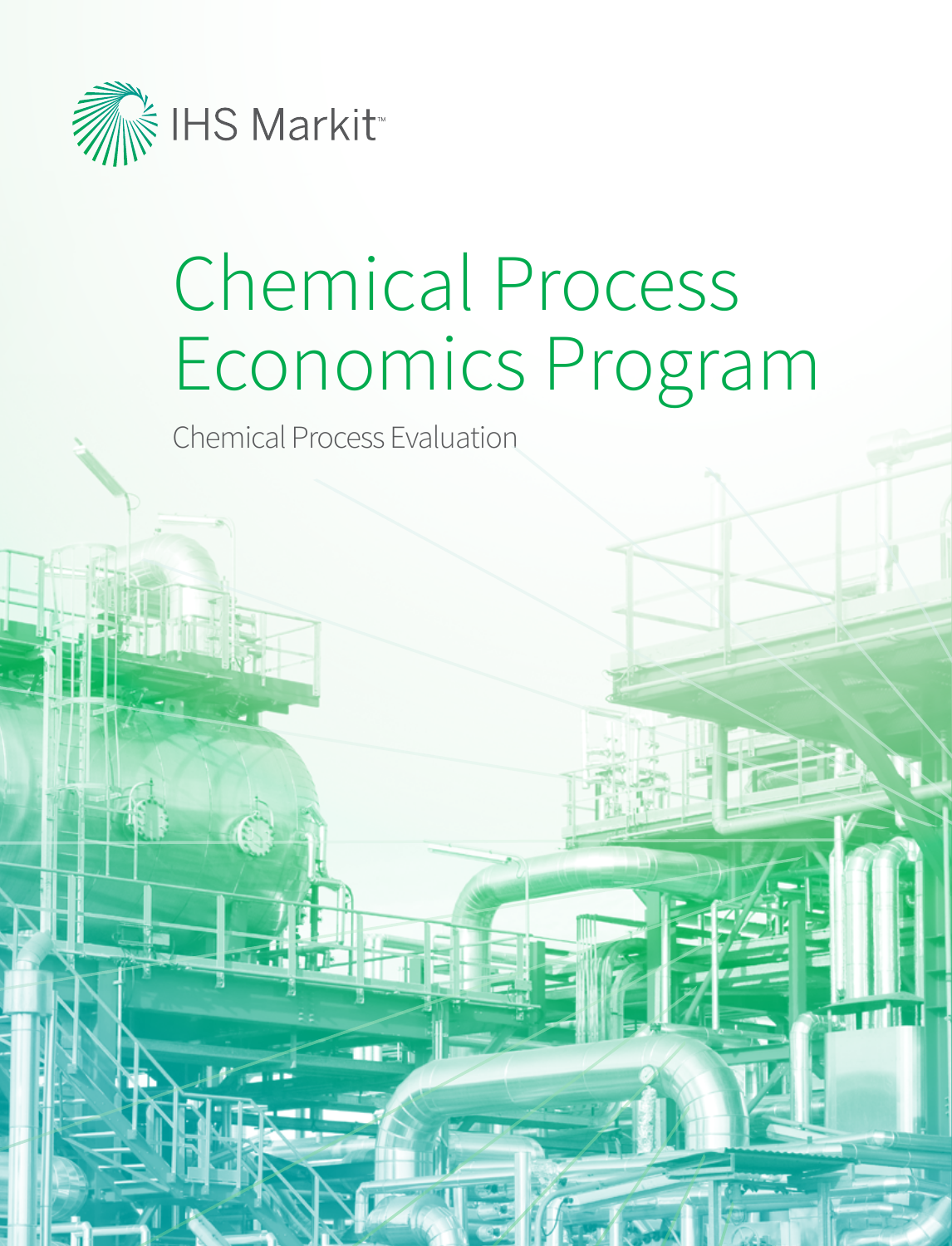## Process Economics Program (PEP)

The Process Economics Program (PEP) provides in-depth, independent technical and economic evaluation of both commercial and emerging technologies for the chemical, biochemical, and refining industries. PEP analyzes the impact of changes in processes, feedstocks, energy prices, and government regulations on chemical and fuel production economics for our clients. And with the celebration of the 50th anniversary of PEP, we enter a new era, offering new functionality and key report contents through interactive Excel data fles that allow our clients to generate process economics tailored to their specific project needs.

#### **Benefits**

New technologies can either offer an opportunity or pose a threat. Prompt and thorough analyses of new developments are crucial to making the proper decision—whether you are exploiting a proprietary technology or responding rapidly to a competitor's move. PEP reduces the time and costs associated with collecting and interpreting the voluminous information needed to assess new technologies.

Clients make use of PEP's independent analyses—which draw on our experts' industry experience in process design, cost estimation, and R&D planning—to make informed decisions. Complementing that expertise are the program's extensive databases ongoing contacts with chemical companies worldwide.

#### PEP is a partnership

PEP is designed to be a problem-solving partnership, combining independent analysis with client needs. PEP experts stay up-to-date on issues afecting clients through on-going contacts with industry representatives, conference participation, and site visits. The insights gained from these activities are reflected each year in the topics suggested for research. Clients then vote on PEP's suggestions to ensure the selected topics reflect their areas of interest.

## Inquiry Privileges

All PEP customers receive access to the experts to discuss information in the studies.

#### PEP Reports and Reviews

Our on-going subscription-based service delivers PEP Reports and PEP Reviews to our clients each year. Each Report covers three or more processes, while each Review covers one process or a specific topic. PEP subscriptions continue to be the only source for new process analysis. Available in print and online, PEP Reports and PEP Reviews are universally acknowledged as the industry standard for techno-economic evaluations of chemical process technologies.

PEP Reports emphasize commercially significant products and processes for which technology is rapidly changing. PEP experts develop and evaluate process designs using patent literature and licenser information, and they estimate capital and operating costs of world-scale production plants.

PEP Reviews provide timely analysis of "hot issues" afecting the industry—from process technology to industry restructuring.

Included with the 2014 Reports and Reviews is an iPEP Navigator Excel-based interactive data module, which allows a user to quickly select a process and a region, and convert process economics between English and metric units. The iPEP Navigator interactive module also enables our customers to tailor the process economics to their specific project needs.

| <b>SEAT SHOP</b><br>Functions of New York<br>٠<br>$2465 - 1$<br><b>Particular</b><br>nsin<br>all City Author<br><b>Book</b><br><b>Talland</b><br>11. AL charles author<br><b>BAS</b><br>--<br><b><i>A CA Provided \$25 PM</i></b>                          |                                                                                    |                                                                                |                                                     |                                                                                                                                                                                      |                          |                                             |                                                         |                                      |                                             | <b>STAR</b>                                                               |
|------------------------------------------------------------------------------------------------------------------------------------------------------------------------------------------------------------------------------------------------------------|------------------------------------------------------------------------------------|--------------------------------------------------------------------------------|-----------------------------------------------------|--------------------------------------------------------------------------------------------------------------------------------------------------------------------------------------|--------------------------|---------------------------------------------|---------------------------------------------------------|--------------------------------------|---------------------------------------------|---------------------------------------------------------------------------|
| <b>Pitting in Waller</b><br>1779 F. L. St., Ph. M. 178, L. St., L. St., L. St., L. St., L. St., L. St., L. St., L. St., L. St., L. St., L. St., L. St., L. St., L. St., L. St., L. St., L. St., L. St., L. St., L. St., L. St., L. St., L. St., L. St., L. |                                                                                    | and the company of the company of the company of the company of the company of |                                                     |                                                                                                                                                                                      | 68                       | pag.                                        |                                                         | ٠                                    | 11.00<br>$-$<br>$-$<br>$-$<br><b>CALLS</b>  | $\cdots$                                                                  |
| <b>VARIES ESSAY</b>                                                                                                                                                                                                                                        |                                                                                    | <b><i><u>PERMITES 15</u></i></b>                                               | as.                                                 | MARTIN'S MATERIAL E APRIL                                                                                                                                                            | <b>WA</b>                | 1.00                                        | 1.4                                                     |                                      | <b>Skill-Analy</b>                          |                                                                           |
| <b>Individual Disease</b><br><b>COMPANY</b><br>which shows a provided and a                                                                                                                                                                                | <b>Street and</b>                                                                  | Artist Link                                                                    | $-11$<br>$\overline{a}$<br>n                        | <b>Barry Hallet, And Maryland</b><br><b>SHELL CALL</b><br>of the<br><b>MORTABIN CARRY</b>                                                                                            | $m =$<br>m<br>$-0.65$    | $-0.0 - 0.0$<br>261<br>$\cdots$             | $\cdots$<br>a<br>-                                      |                                      |                                             |                                                                           |
| <b>WITH SEATS</b><br>City Mine Street<br>Like an extreme<br><b>CONTRACTOR AND INCOME.</b><br><b>Billion McGreen And Christmas</b>                                                                                                                          | to I past<br>$-1 - 200$<br>$10.5$ (at 0)<br><b>FOLLOWING</b>                       | 440.4<br><b>SHARE OR</b><br>product value<br>sion fe's                         | $1 - 4$<br><b>SERVICE</b><br>$-1$<br>$\overline{a}$ | <b>NAME OF GROOM</b><br><b>San Alberto</b><br>to mean in costs<br><b>SALE</b><br><b><i><u>Administration</u></i></b><br><b>EUROPECI ANGLIE</b>                                       | m<br>$\sim$<br>z<br>u    | 414<br>-<br>28<br>$\sim$<br>$\overline{1}$  | 14.46<br>$\rightarrow$<br>课<br>13                       | $\sim$<br>۰<br>٠<br>n<br>÷           |                                             | <b>Highland</b><br><b><i><u>STAGE</u></i></b>                             |
| <b>MOVE THAT</b><br>MARIN RIE<br><b>SALESNO ANGLI</b>                                                                                                                                                                                                      | 113,000.00<br>tool carried<br>cial calence<br><b>College Pro</b><br><b>CO-MAIN</b> | $A$ in $A$<br>translated<br><b>SHARE</b><br><b>Main Africa</b><br>314, 544     | 53<br>E<br>$-4$<br>u                                | <b>General Locale</b><br><b>SERVICES</b><br><b>Selection and Controller</b><br><b>CONTRACTOR</b><br><b>Send an air class</b><br><b>Start Continues</b><br><b>SLAU &amp; ATLINICA</b> | m<br>÷<br>17.24<br>$-10$ | $\cdots$<br>$-1$<br><br>-<br>$\overline{a}$ | ÷<br>m<br>$\frac{1}{2}$<br>12<br>$-10$<br>$\frac{1}{2}$ | 1810<br>$\frac{1}{2}$<br>$\sim$<br>÷ |                                             | <b>Johanne</b><br><b>Photo</b> 6<br><b>Heat</b><br><b>CAT</b><br>created. |
|                                                                                                                                                                                                                                                            | DO 10                                                                              | .                                                                              |                                                     | <b>Built Law Link</b><br><b>Ingelessing</b><br><b>Not can't se</b><br>this has demand<br><b>Analyzed Ford</b>                                                                        | mille.<br>H<br>Tai<br>œ  | <b>SALE</b><br>м<br>a.                      | 43<br>- 7                                               | a L                                  | 21.400<br><br><b>UNIVERSITY AND LOCATED</b> | -                                                                         |

iPEP Navigator, select Process, Region, English or Metric

## PEP Consolidated Reports

PEP Consolidated Reports provide a single and comprehensive report on a specific chemical that includes all competing processes, with the same detailed process design and economics as PEP Reports. Consolidated Reports also contain an iPEP Navigator module that allows a user to quickly select a process and a region, and convert process economics between English and metric units. To ensure the information in the Consolidated Reports remains relevant, we will update the process economics and industry review section of each report once a year. PEP Consolidated Reports are meant to serve technical managers and process engineers who are interested in understanding all competing processes in detail and keeping track of market conditions and production economics annually.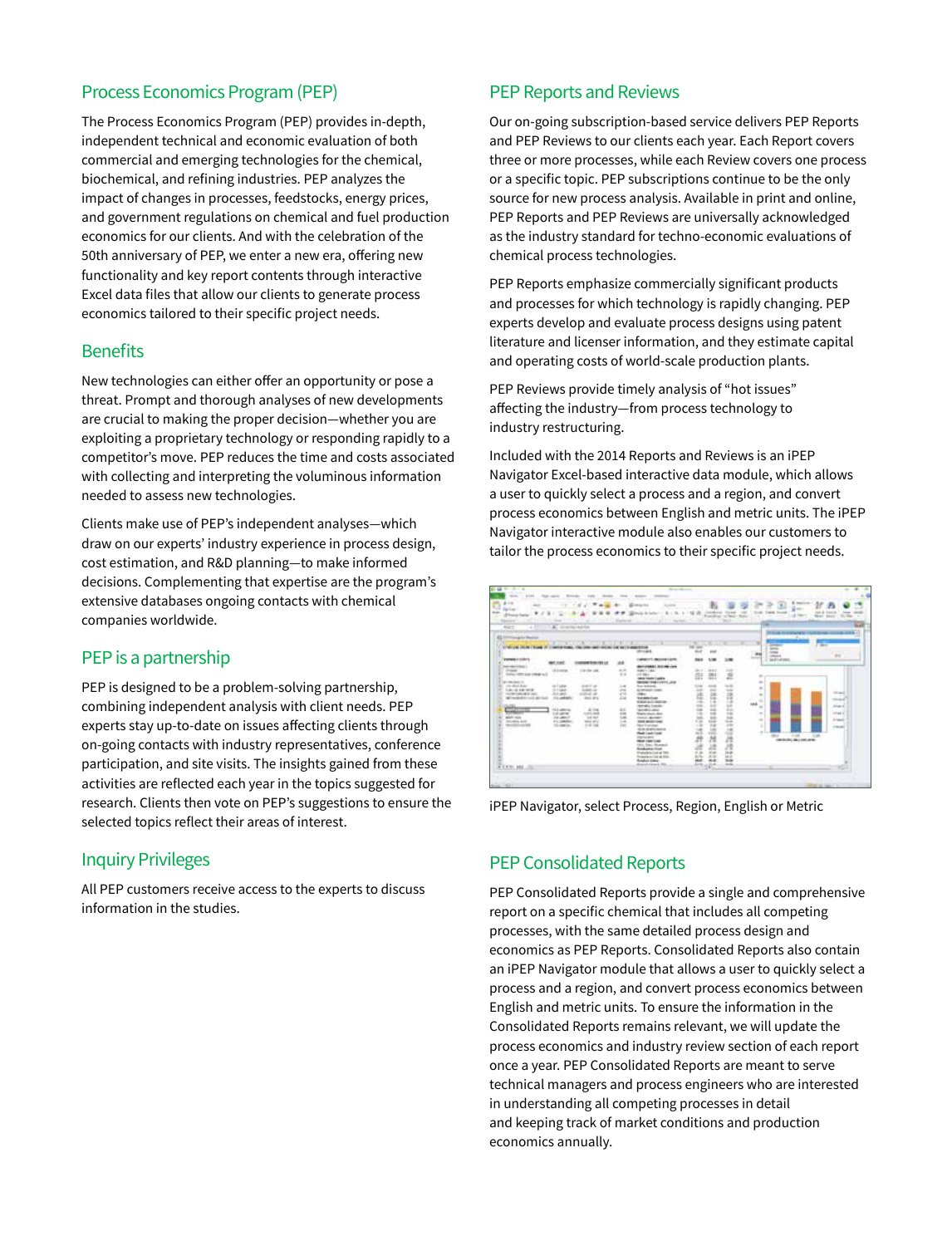

iPEP Spectra, compare margins to cost over time iPEP Spectra, compare cash costs

#### PEP Process Summaries

PEP Process Summaries offer a concise comparison of competing processes by capturing key diferences in design features and process parameters. Process Summaries include an iPEP Spectra interactive data module prepared in an Excel pivot table where quarterly production economics of competing processes are easily compared over a period of 10 or more years. The iPEP Spectra data module will enable our customers to compare production economics of competing processes in various plant locations using a wide selection of economics metrics. Clients can also use the iPEP Spectra data module to tailor process economics to their specific project needs in the matter of minutes, saving days or weeks of work. The process summaries are meant to serve business and project managers who are interested in understanding competing processes' key diferences at a high level but still need to closely track profitability.



#### PEP Yearbook

The PEP Yearbook is the world's largest online process economics database. Updated quarterly starting in 2014, it provides current production economic data for more than 1,400 processes used to manufacture over 600 chemical, polymer, refining, and biotech products. The database estimates raw material and utility requirements and demonstrates capital and production costs for three plant capacity levels, while an online application tool enables users to customize plant capacity for quick scaling analysis. Yearbook subscriptions provide cost information for the US Gulf Coast, Germany, Japan, and China, with limited process coverage for Canada and Saudi Arabia. All data are available in either English or metric units.



Typical Vapor Phase Process sections